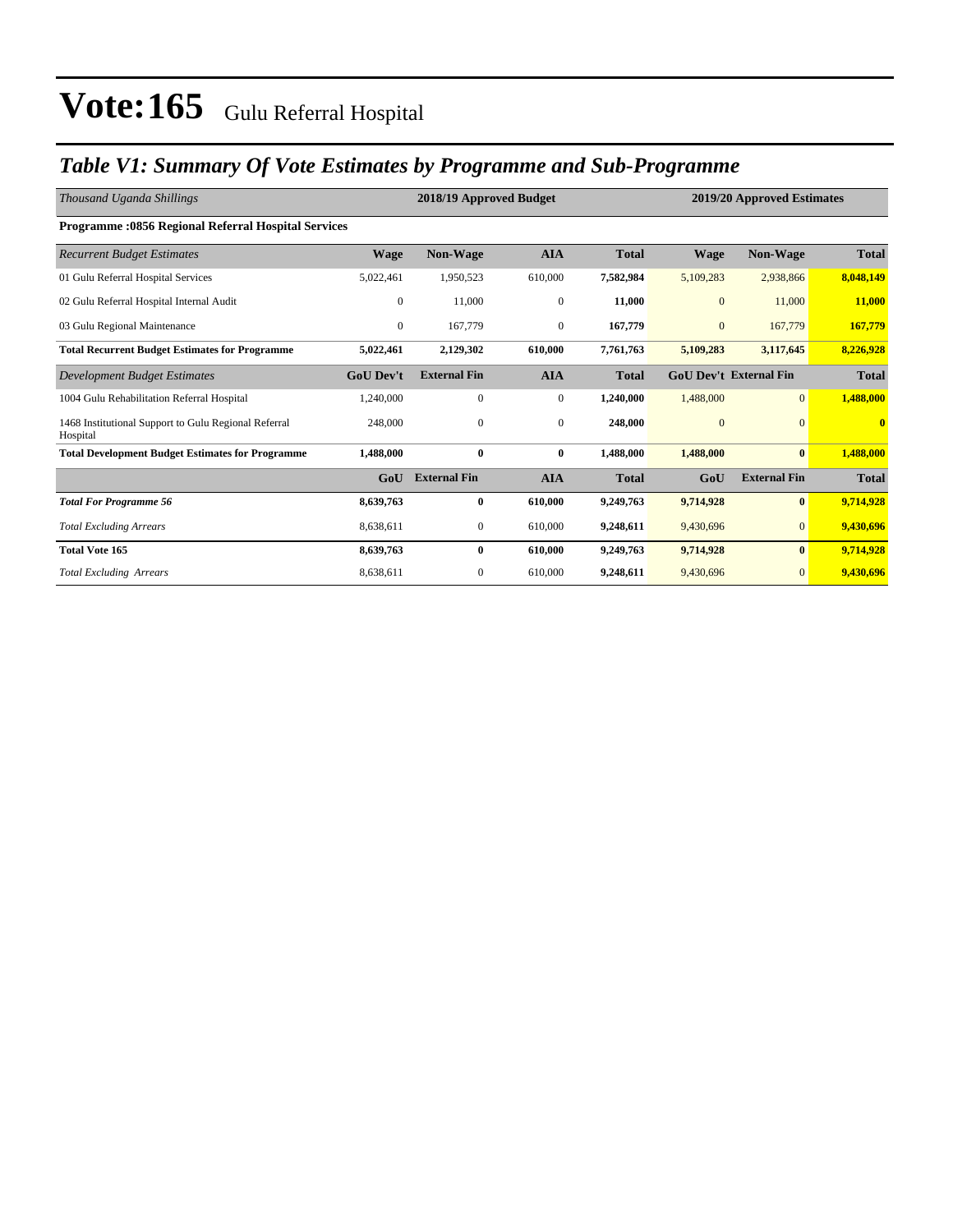### *Table V2: Summary Vote Estimates by Item*

| Thousand Uganda Shillings                                   |           | 2018/19 Approved Budget |          |           |           | 2019/20Approved Estimates |                         |
|-------------------------------------------------------------|-----------|-------------------------|----------|-----------|-----------|---------------------------|-------------------------|
|                                                             | GoU       | <b>External Fin</b>     | AIA      | Total     | GoU       | <b>External Fin</b>       | <b>Total</b>            |
| <b>Employees, Goods and Services (Outputs Provided)</b>     | 7,150,611 | $\bf{0}$                | 610,000  | 7,760,611 | 7,942,696 | $\bf{0}$                  | 7,942,696               |
| 211101 General Staff Salaries                               | 5,022,461 | $\bf{0}$                | $\bf{0}$ | 5,022,461 | 5,109,283 | $\bf{0}$                  | 5,109,283               |
| 211102 Contract Staff Salaries                              | 0         | $\bf{0}$                | 145,932  | 145,932   | $\bf{0}$  | $\bf{0}$                  | $\bf{0}$                |
| 211103 Allowances (Inc. Casuals, Temporary)                 | 49,288    | $\boldsymbol{0}$        | 35,000   | 84,288    | 285,734   | $\bf{0}$                  | 285,734                 |
| 212102 Pension for General Civil Service                    | 445,624   | $\bf{0}$                | $\bf{0}$ | 445,624   | 534,524   | $\bf{0}$                  | 534,524                 |
| 213001 Medical expenses (To employees)                      | 6,000     | $\bf{0}$                | $\bf{0}$ | 6,000     | 6,000     | $\bf{0}$                  | 6,000                   |
| 213002 Incapacity, death benefits and funeral expenses      | 5,000     | $\bf{0}$                | $\bf{0}$ | 5,000     | 5,000     | $\bf{0}$                  | 5,000                   |
| 213004 Gratuity Expenses                                    | 611,859   | 0                       | $\bf{0}$ | 611,859   | 611,858   | $\bf{0}$                  | 611,858                 |
| 221001 Advertising and Public Relations                     | 6,092     | $\bf{0}$                | $\bf{0}$ | 6,092     | 6,092     | $\bf{0}$                  | 6,092                   |
| 221002 Workshops and Seminars                               | 18,000    | $\bf{0}$                | $\bf{0}$ | 18,000    | 18,301    | $\bf{0}$                  | 18,301                  |
| 221003 Staff Training                                       | 19,500    | 0                       | $\bf{0}$ | 19,500    | 21,000    | $\bf{0}$                  | 21,000                  |
| 221007 Books, Periodicals & Newspapers                      | 4,550     | $\bf{0}$                | $\bf{0}$ | 4,550     | 4,550     | $\bf{0}$                  | 4,550                   |
| 221008 Computer supplies and Information Technology<br>(TT) | 10,000    | $\bf{0}$                | $\bf{0}$ | 10,000    | 10,000    | $\bf{0}$                  | 10,000                  |
| 221009 Welfare and Entertainment                            | 7,000     | $\bf{0}$                | 73,000   | 80,000    | 12,200    | $\bf{0}$                  | 12,200                  |
| 221010 Special Meals and Drinks                             | 24,500    | $\bf{0}$                | 12,840   | 37,340    | 30,222    | $\bf{0}$                  | 30,222                  |
| 221011 Printing, Stationery, Photocopying and Binding       | 27,500    | $\bf{0}$                | 45,000   | 72,500    | 29,800    | $\bf{0}$                  | 29,800                  |
| 221012 Small Office Equipment                               | 5,161     | $\bf{0}$                | $\bf{0}$ | 5,161     | 5,161     | $\bf{0}$                  | 5,161                   |
| 221014 Bank Charges and other Bank related costs            | $\bf{0}$  | $\bf{0}$                | 3,230    | 3,230     | $\bf{0}$  | $\bf{0}$                  | $\overline{\mathbf{0}}$ |
| 221016 IFMS Recurrent costs                                 | 4,213     | $\bf{0}$                | $\bf{0}$ | 4,213     | 4,213     | $\bf{0}$                  | 4,213                   |
| 221017 Subscriptions                                        | 2,840     | $\bf{0}$                | $\bf{0}$ | 2,840     | 2,840     | $\bf{0}$                  | 2,840                   |
| 221020 IPPS Recurrent Costs                                 | $\bf{0}$  | $\bf{0}$                | 10,000   | 10,000    | $\bf{0}$  | $\bf{0}$                  | $\bf{0}$                |
| 222001 Telecommunications                                   | 24,500    | $\bf{0}$                | 40,000   | 64,500    | 25,700    | $\bf{0}$                  | 25,700                  |
| 222002 Postage and Courier                                  | 152       | $\bf{0}$                | $\bf{0}$ | 152       | 102       | $\bf{0}$                  | <b>102</b>              |
| 223001 Property Expenses                                    | 30,306    | $\bf{0}$                | 25,000   | 55,306    | 31,834    | $\bf{0}$                  | 31,834                  |
| 223003 Rent – (Produced Assets) to private entities         | 27,472    | $\bf{0}$                | $\bf{0}$ | 27,472    | 27,500    | $\bf{0}$                  | 27,500                  |
| 223004 Guard and Security services                          | 4,000     | $\bf{0}$                | $\bf{0}$ | 4,000     | 4,000     | $\bf{0}$                  | 4,000                   |
| 223005 Electricity                                          | 107,028   | $\bf{0}$                | $\bf{0}$ | 107,028   | 394,805   | $\bf{0}$                  | 394,805                 |
| 223006 Water                                                | 187,345   | $\bf{0}$                | $\bf{0}$ | 187,345   | 180,695   | $\bf{0}$                  | 180,695                 |
| 223007 Other Utilities- (fuel, gas, firewood, charcoal)     | 12,000    | 0                       | $\bf{0}$ | 12,000    | 12,000    | $\bf{0}$                  | 12,000                  |
| 224001 Medical Supplies                                     | $\bf{0}$  | $\boldsymbol{0}$        | 139,998  | 139,998   | 80,000    | $\bf{0}$                  | 80,000                  |
| 224004 Cleaning and Sanitation                              | 134,640   | $\boldsymbol{0}$        | $\bf{0}$ | 134,640   | 134,640   | $\bf{0}$                  | 134,640                 |
| 224005 Uniforms, Beddings and Protective Gear               | 17,000    | $\boldsymbol{0}$        | $\bf{0}$ | 17,000    | 17,000    | $\bf{0}$                  | 17,000                  |
| 225001 Consultancy Services- Short term                     | 8,000     | $\boldsymbol{0}$        | $\bf{0}$ | 8,000     | 8,000     | $\bf{0}$                  | 8,000                   |
| 227001 Travel inland                                        | 94,862    | $\bf{0}$                | 20,000   | 114,862   | 99,030    | $\bf{0}$                  | 99,030                  |
| 227004 Fuel, Lubricants and Oils                            | 53,752    | $\boldsymbol{0}$        | 40,000   | 93,752    | 57,252    | $\bf{0}$                  | 57,252                  |
| 228001 Maintenance - Civil                                  | 59,174    | $\boldsymbol{0}$        | $\bf{0}$ | 59,174    | 40,274    | $\bf{0}$                  | 40,274                  |
| 228002 Maintenance - Vehicles                               | 44,940    | $\boldsymbol{0}$        | 20,000   | 64,940    | 40,230    | $\bf{0}$                  | 40,230                  |
| 228003 Maintenance – Machinery, Equipment $\&$<br>Furniture | 61,456    | $\boldsymbol{0}$        | $\bf{0}$ | 61,456    | 77,288    | $\bf{0}$                  | 77,288                  |
| 228004 Maintenance - Other                                  | 5,750     | $\boldsymbol{0}$        | $\bf{0}$ | 5,750     | 6,922     | $\bf{0}$                  | 6,922                   |
| 273101 Medical expenses (To general Public)                 | 2,647     | $\boldsymbol{0}$        | $\bf{0}$ | 2,647     | 2,646     | $\bf{0}$                  | 2,646                   |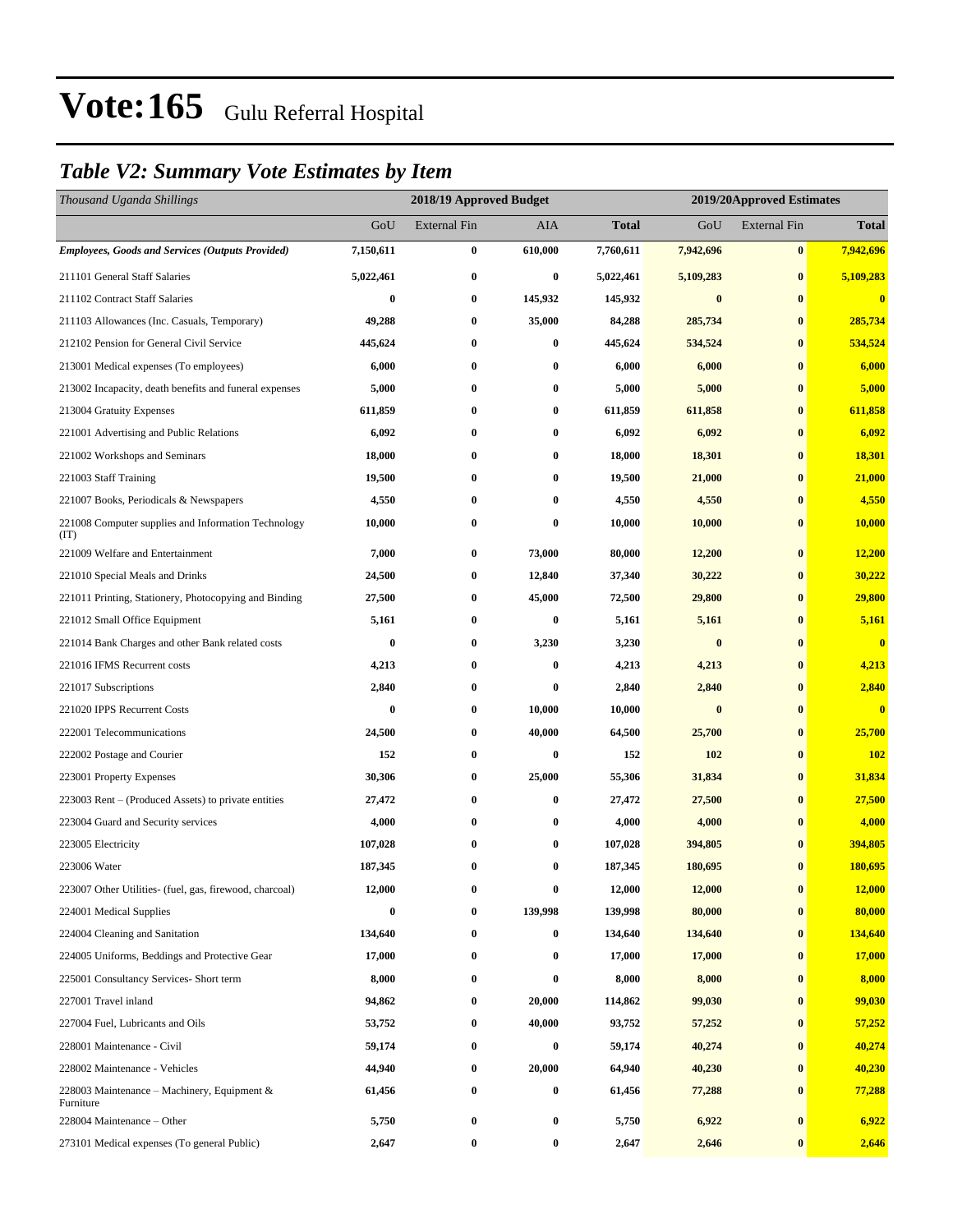| 273102 Incapacity, death benefits and funeral expenses       | 6,000     | $\bf{0}$     | $\bf{0}$     | 6,000     | 6,000     | $\mathbf{0}$ | 6,000        |
|--------------------------------------------------------------|-----------|--------------|--------------|-----------|-----------|--------------|--------------|
| <b>Investment</b> (Capital Purchases)                        | 1,488,000 | $\bf{0}$     | $\bf{0}$     | 1,488,000 | 1,488,000 | $\bf{0}$     | 1,488,000    |
| 312101 Non-Residential Buildings                             | 300,000   | $\bf{0}$     | $\bf{0}$     | 300,000   | 100,000   | $\bf{0}$     | 100,000      |
| 312102 Residential Buildings                                 | 600,000   | $\bf{0}$     | $\bf{0}$     | 600,000   | 1,048,000 | $\bf{0}$     | 1,048,000    |
| 312104 Other Structures                                      | 0         | $\bf{0}$     | $\mathbf{0}$ | $\bf{0}$  | 250,000   | $\bf{0}$     | 250,000      |
| 312201 Transport Equipment                                   | 300,000   | $\bf{0}$     | $\bf{0}$     | 300,000   | $\bf{0}$  | $\mathbf{0}$ | $\mathbf{0}$ |
| 312202 Machinery and Equipment                               | 288,000   | $\bf{0}$     | $\bf{0}$     | 288,000   | 90,000    | $\bf{0}$     | 90,000       |
| <b>Arrears</b>                                               | 1,152     | $\bf{0}$     | $\bf{0}$     | 1,152     | 284,232   | $\bf{0}$     | 284,232      |
| 321607 Utility arrears (Budgeting)                           | 1,152     | $\bf{0}$     | $\bf{0}$     | 1,152     | $\bf{0}$  | $\bf{0}$     | $\bf{0}$     |
| 321608 General Public Service Pension arrears<br>(Budgeting) | 0         | $\bf{0}$     | $\bf{0}$     | $\bf{0}$  | 270,950   | $\bf{0}$     | 270,950      |
| 321617 Salary Arrears (Budgeting)                            | 0         | $\bf{0}$     | $\bf{0}$     | $\bf{0}$  | 13,283    | $\bf{0}$     | 13,283       |
| <b>Grand Total Vote 165</b>                                  | 8,639,763 | $\bf{0}$     | 610,000      | 9,249,763 | 9,714,928 | $\mathbf{0}$ | 9,714,928    |
| <b>Total Excluding Arrears</b>                               | 8,638,611 | $\mathbf{0}$ | 610,000      | 9,248,611 | 9,430,696 | $\mathbf{0}$ | 9,430,696    |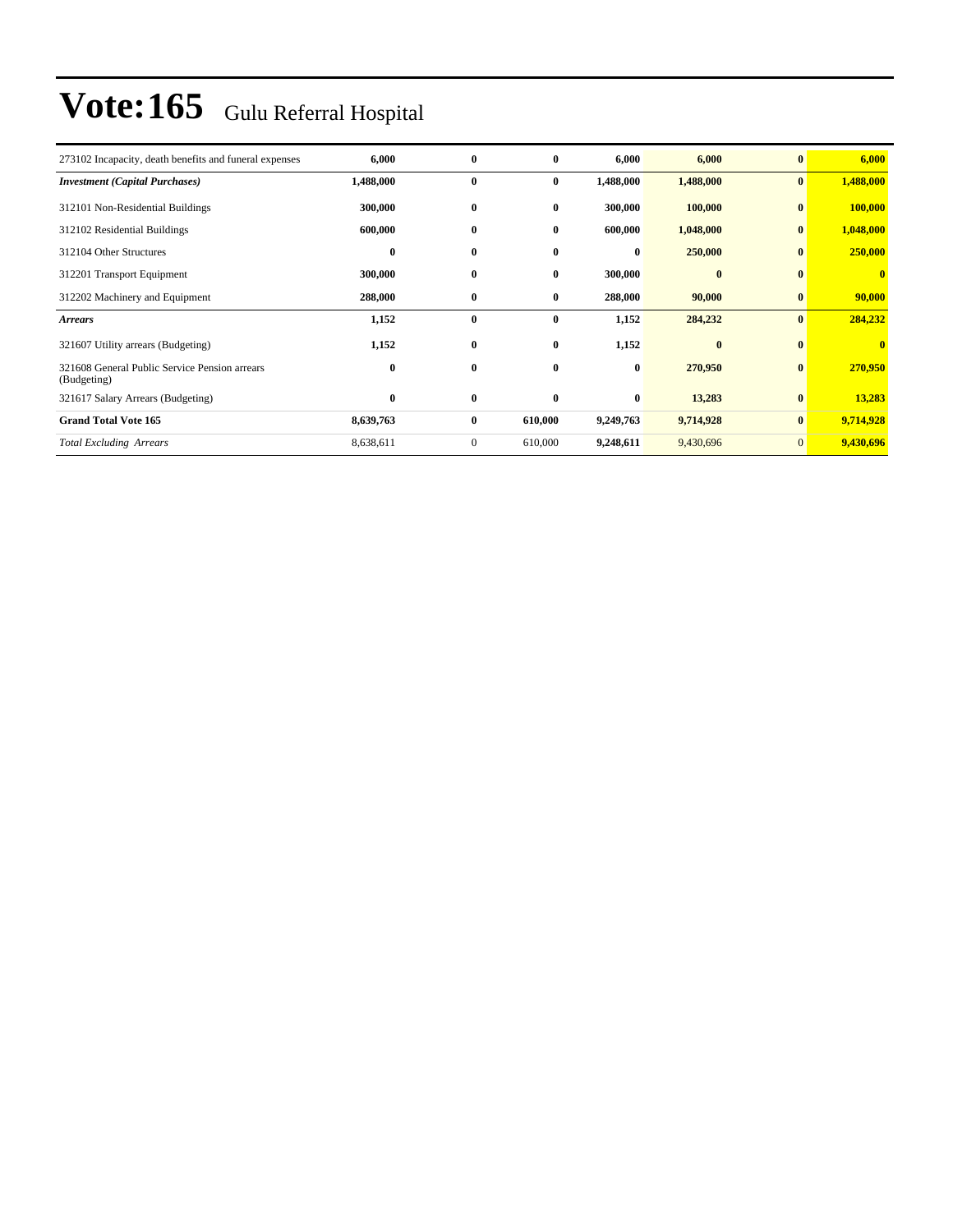### *Table V3: Detailed Estimates by Programme, Sub Programme, Output and Item*

#### *Programme :0856 Regional Referral Hospital Services*

*Recurrent Budget Estimates*

#### **SubProgramme 01 Gulu Referral Hospital Services**

| Thousand Uganda Shillings                                |                  | 2018/19 Approved Budget |                  |              |                  | 2019/20 Approved Estimates |               |
|----------------------------------------------------------|------------------|-------------------------|------------------|--------------|------------------|----------------------------|---------------|
| <b>Outputs Provided</b>                                  | Wage             | Non Wage                | <b>AIA</b>       | <b>Total</b> | Wage             | Non Wage                   | <b>Total</b>  |
| Output 085601 Inpatient services                         |                  |                         |                  |              |                  |                            |               |
| 211101 General Staff Salaries                            | 5,022,461        | $\boldsymbol{0}$        | $\boldsymbol{0}$ | 5,022,461    | 5,109,283        | $\mathbf{0}$               | 5,109,283     |
| 211102 Contract Staff Salaries                           | $\boldsymbol{0}$ | $\boldsymbol{0}$        | 145,932          | 145,932      | $\boldsymbol{0}$ | $\mathbf{0}$               | $\bf{0}$      |
| 211103 Allowances (Inc. Casuals, Temporary)              | $\boldsymbol{0}$ | $\boldsymbol{0}$        | 35,000           | 35,000       | $\boldsymbol{0}$ | 248,674                    | 248,674       |
| 212102 Pension for General Civil Service                 | $\boldsymbol{0}$ | $\boldsymbol{0}$        | $\boldsymbol{0}$ | $\bf{0}$     | $\boldsymbol{0}$ | 399,644                    | 399,644       |
| 213001 Medical expenses (To employees)                   | $\boldsymbol{0}$ | 1,000                   | $\boldsymbol{0}$ | 1,000        | $\boldsymbol{0}$ | 1,000                      | 1,000         |
| 213002 Incapacity, death benefits and funeral expenses   | $\boldsymbol{0}$ | 2,000                   | $\boldsymbol{0}$ | 2,000        | $\boldsymbol{0}$ | 2,000                      | 2,000         |
| 213004 Gratuity Expenses                                 | $\boldsymbol{0}$ | 36,557                  | $\boldsymbol{0}$ | 36,557       | $\boldsymbol{0}$ | 36,556                     | 36,556        |
| 221001 Advertising and Public Relations                  | $\boldsymbol{0}$ | 2,000                   | $\boldsymbol{0}$ | 2,000        | $\boldsymbol{0}$ | 2,000                      | 2,000         |
| 221003 Staff Training                                    | $\boldsymbol{0}$ | 5,000                   | $\boldsymbol{0}$ | 5,000        | $\boldsymbol{0}$ | 5,000                      | 5,000         |
| 221007 Books, Periodicals & Newspapers                   | $\boldsymbol{0}$ | 1,000                   | $\boldsymbol{0}$ | 1,000        | $\boldsymbol{0}$ | 1,000                      | 1,000         |
| 221008 Computer supplies and Information Technology (IT) | $\boldsymbol{0}$ | 2,000                   | $\boldsymbol{0}$ | 2,000        | $\boldsymbol{0}$ | 2,000                      | 2,000         |
| 221009 Welfare and Entertainment                         | $\boldsymbol{0}$ | 4,000                   | 73,000           | 77,000       | $\boldsymbol{0}$ | 9,200                      | 9,200         |
| 221010 Special Meals and Drinks                          | $\boldsymbol{0}$ | 15,000                  | 12,840           | 27,840       | $\mathbf{0}$     | 20,722                     | 20,722        |
| 221011 Printing, Stationery, Photocopying and Binding    | $\boldsymbol{0}$ | 10,000                  | 45,000           | 55,000       | $\boldsymbol{0}$ | 12,000                     | <b>12,000</b> |
| 221012 Small Office Equipment                            | $\boldsymbol{0}$ | 2,000                   | $\boldsymbol{0}$ | 2,000        | $\boldsymbol{0}$ | 2,000                      | 2,000         |
| 221014 Bank Charges and other Bank related costs         | $\boldsymbol{0}$ | $\boldsymbol{0}$        | 3,230            | 3,230        | $\boldsymbol{0}$ | $\mathbf{0}$               | $\bf{0}$      |
| 221020 IPPS Recurrent Costs                              | $\boldsymbol{0}$ | $\overline{0}$          | 10,000           | 10,000       | $\boldsymbol{0}$ | $\mathbf{0}$               | $\mathbf{0}$  |
| 222001 Telecommunications                                | $\boldsymbol{0}$ | 14,000                  | 40,000           | 54,000       | $\mathbf{0}$     | 15,200                     | 15,200        |
| 222002 Postage and Courier                               | $\boldsymbol{0}$ | 50                      | $\boldsymbol{0}$ | 50           | $\boldsymbol{0}$ | $\mathbf{0}$               | $\mathbf{0}$  |
| 223001 Property Expenses                                 | $\boldsymbol{0}$ | 2,000                   | 25,000           | 27,000       | $\boldsymbol{0}$ | 2,000                      | 2,000         |
| 223003 Rent – (Produced Assets) to private entities      | $\boldsymbol{0}$ | 15,972                  | $\boldsymbol{0}$ | 15,972       | $\boldsymbol{0}$ | $\mathbf{0}$               | $\bf{0}$      |
| 223005 Electricity                                       | $\boldsymbol{0}$ | 17,028                  | $\boldsymbol{0}$ | 17,028       | $\boldsymbol{0}$ | 332,205                    | 332,205       |
| 223006 Water                                             | $\boldsymbol{0}$ | 48,440                  | $\boldsymbol{0}$ | 48,440       | $\mathbf{0}$     | 150,000                    | 150,000       |
| 223007 Other Utilities- (fuel, gas, firewood, charcoal)  | $\boldsymbol{0}$ | 12,000                  | $\boldsymbol{0}$ | 12,000       | $\boldsymbol{0}$ | 12,000                     | <b>12,000</b> |
| 224001 Medical Supplies                                  | $\boldsymbol{0}$ | $\boldsymbol{0}$        | 139,998          | 139,998      | $\boldsymbol{0}$ | 80,000                     | 80,000        |
| 224004 Cleaning and Sanitation                           | $\boldsymbol{0}$ | 56,048                  | $\boldsymbol{0}$ | 56,048       | $\boldsymbol{0}$ | 56,048                     | 56,048        |
| 224005 Uniforms, Beddings and Protective Gear            | $\boldsymbol{0}$ | 7,000                   | $\boldsymbol{0}$ | 7,000        | $\boldsymbol{0}$ | 7,000                      | 7,000         |
| 225001 Consultancy Services- Short term                  | $\boldsymbol{0}$ | 8,000                   | $\boldsymbol{0}$ | 8,000        | $\boldsymbol{0}$ | 8,000                      | 8,000         |
| 227001 Travel inland                                     | $\boldsymbol{0}$ | 26,000                  | 20,000           | 46,000       | $\boldsymbol{0}$ | 27,000                     | 27,000        |
| 227004 Fuel, Lubricants and Oils                         | $\boldsymbol{0}$ | 3,417                   | 40,000           | 43,417       | $\boldsymbol{0}$ | 3,417                      | 3,417         |
| 228001 Maintenance - Civil                               | $\boldsymbol{0}$ | 20,000                  | $\boldsymbol{0}$ | 20,000       | $\boldsymbol{0}$ | 20,000                     | 20,000        |
| 228002 Maintenance - Vehicles                            | $\boldsymbol{0}$ | 8,175                   | 20,000           | 28,175       | $\mathbf{0}$     | 10,465                     | 10,465        |
| 228004 Maintenance – Other                               | $\boldsymbol{0}$ | 2,250                   | $\boldsymbol{0}$ | 2,250        | $\boldsymbol{0}$ | 2,250                      | 2,250         |
| <b>Total Cost of Output 01</b>                           | 5,022,461        | 320,938                 | 610,000          | 5,953,399    | 5,109,283        | 1,467,381                  | 6,576,664     |
| Output 085602 Outpatient services                        |                  |                         |                  |              |                  |                            |               |
| 211103 Allowances (Inc. Casuals, Temporary)              | $\boldsymbol{0}$ | 4,000                   | $\boldsymbol{0}$ | 4,000        | $\mathbf{0}$     | 4,000                      | 4,000         |
|                                                          |                  |                         |                  |              |                  |                            |               |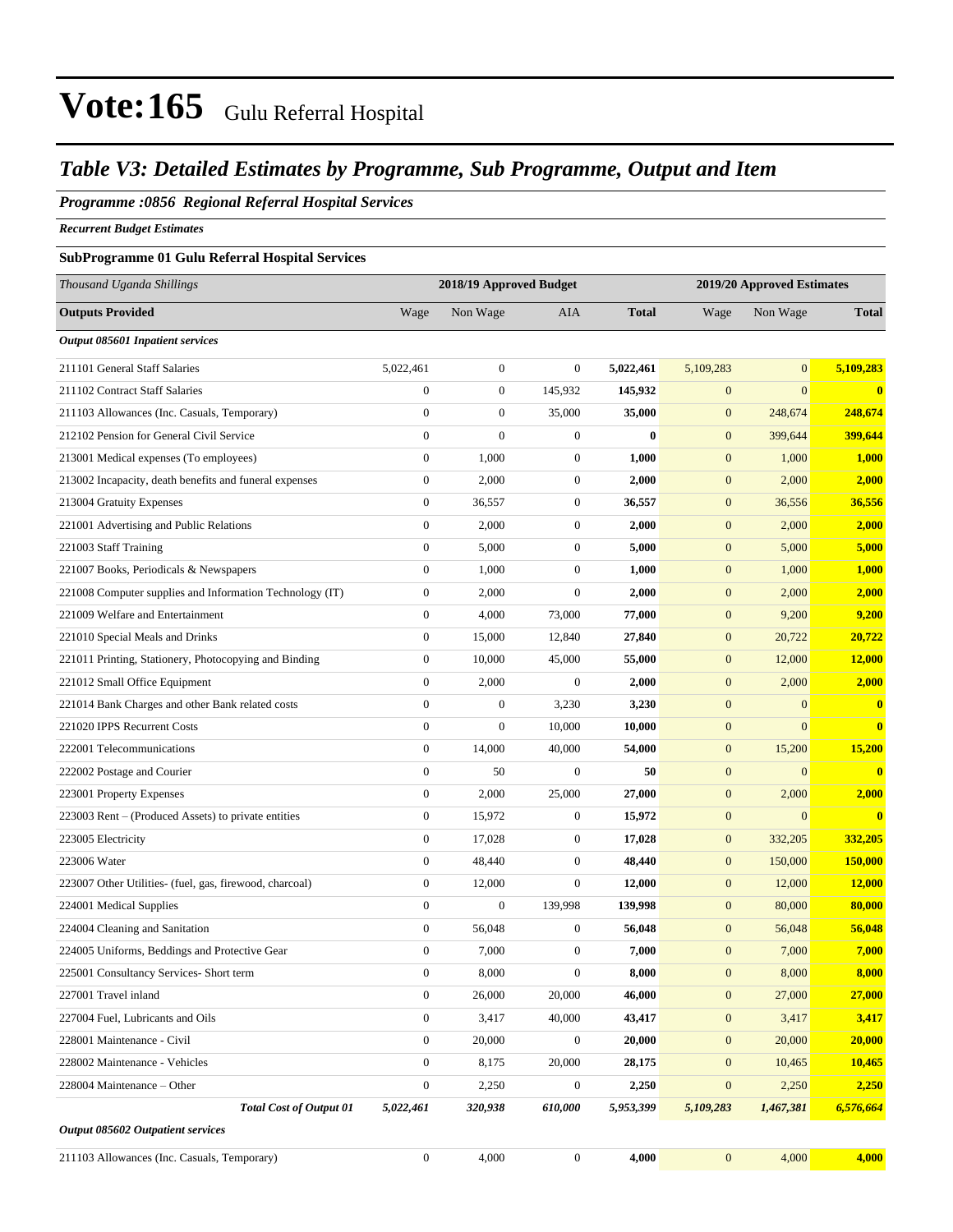| 213001 Medical expenses (To employees)                             | $\mathbf{0}$     | 1,000            | $\theta$         | 1,000        | $\mathbf{0}$<br>1,000                | 1,000         |
|--------------------------------------------------------------------|------------------|------------------|------------------|--------------|--------------------------------------|---------------|
| 213004 Gratuity Expenses                                           | $\boldsymbol{0}$ | 105,886          | $\mathbf{0}$     | 105,886      | 105,886<br>$\mathbf{0}$              | 105,886       |
| 221009 Welfare and Entertainment                                   | $\boldsymbol{0}$ | 2,130            | $\mathbf{0}$     | 2,130        | 2,130<br>$\mathbf{0}$                | 2,130         |
| 221011 Printing, Stationery, Photocopying and Binding              | $\boldsymbol{0}$ | $\boldsymbol{0}$ | $\mathbf{0}$     | $\bf{0}$     | $\mathbf{0}$<br>3,000                | 3,000         |
| 223001 Property Expenses                                           | $\boldsymbol{0}$ | 12,306           | $\mathbf{0}$     | 12,306       | $\mathbf{0}$<br>2,306                | 2,306         |
| 223003 Rent - (Produced Assets) to private entities                | $\boldsymbol{0}$ | $\overline{0}$   | $\mathbf{0}$     | $\mathbf{0}$ | $\boldsymbol{0}$<br>16,000           | 16,000        |
| 223005 Electricity                                                 | $\boldsymbol{0}$ | 20,000           | $\mathbf{0}$     | 20,000       | $\mathbf{0}$<br>$\boldsymbol{0}$     | $\bf{0}$      |
| 223006 Water                                                       | $\boldsymbol{0}$ | 108,672          | $\mathbf{0}$     | 108,672      | $\boldsymbol{0}$<br>$\boldsymbol{0}$ | $\bf{0}$      |
| 224004 Cleaning and Sanitation                                     | $\boldsymbol{0}$ | 69,892           | $\mathbf{0}$     | 69,892       | $\boldsymbol{0}$<br>69,892           | 69,892        |
| 224005 Uniforms, Beddings and Protective Gear                      | $\overline{0}$   | 10,000           | $\mathbf{0}$     | 10,000       | $\mathbf{0}$<br>10,000               | <b>10,000</b> |
| 227001 Travel inland                                               | $\boldsymbol{0}$ | 25,000           | $\mathbf{0}$     | 25,000       | $\mathbf{0}$<br>16,001               | 16,001        |
| 228004 Maintenance - Other                                         | $\boldsymbol{0}$ | $\boldsymbol{0}$ | $\mathbf{0}$     | $\bf{0}$     | $\mathbf{0}$<br>672                  | 672           |
| <b>Total Cost of Output 02</b>                                     | 0                | 358,887          | 0                | 358,887      | 230,887<br>$\boldsymbol{\theta}$     | 230,887       |
| Output 085603 Medicines and health supplies procured and dispensed |                  |                  |                  |              |                                      |               |
| 211103 Allowances (Inc. Casuals, Temporary)                        | $\mathbf{0}$     | 2,000            | $\boldsymbol{0}$ | 2,000        | $\mathbf{0}$<br>2,000                | 2,000         |
| 213001 Medical expenses (To employees)                             | $\boldsymbol{0}$ | 1,000            | $\boldsymbol{0}$ | 1,000        | $\boldsymbol{0}$<br>1,000            | 1,000         |
| 227001 Travel inland                                               | $\boldsymbol{0}$ | 2,000            | $\boldsymbol{0}$ | 2,000        | $\boldsymbol{0}$<br>2,000            | 2,000         |
| 228001 Maintenance - Civil                                         | $\boldsymbol{0}$ | 3,000            | $\boldsymbol{0}$ | 3,000        | $\mathbf{0}$<br>3,000                | 3,000         |
| <b>Total Cost of Output 03</b>                                     | 0                | 8,000            | 0                | 8,000        | 8,000<br>$\boldsymbol{\theta}$       | 8,000         |
| <b>Output 085604 Diagnostic services</b>                           |                  |                  |                  |              |                                      |               |
| 211103 Allowances (Inc. Casuals, Temporary)                        | $\mathbf{0}$     | 610              | $\boldsymbol{0}$ | 610          | $\mathbf{0}$<br>610                  | 610           |
| 213001 Medical expenses (To employees)                             | $\overline{0}$   | 2,000            | $\boldsymbol{0}$ | 2,000        | $\mathbf{0}$<br>2,000                | 2,000         |
| 213002 Incapacity, death benefits and funeral expenses             | $\mathbf{0}$     | 2,200            | $\boldsymbol{0}$ | 2,200        | $\mathbf{0}$<br>2,200                | 2,200         |
| 221010 Special Meals and Drinks                                    | $\mathbf{0}$     | 3,000            | $\boldsymbol{0}$ | 3,000        | $\mathbf{0}$<br>3,000                | 3,000         |
| 221011 Printing, Stationery, Photocopying and Binding              | $\mathbf{0}$     | 2,500            | $\boldsymbol{0}$ | 2,500        | $\boldsymbol{0}$<br>2,500            | 2,500         |
| 221016 IFMS Recurrent costs                                        | $\mathbf{0}$     | 1,348            | $\boldsymbol{0}$ | 1,348        | $\boldsymbol{0}$<br>1,348            | 1,348         |
| 222001 Telecommunications                                          | $\overline{0}$   | 6,500            | $\boldsymbol{0}$ | 6,500        | $\boldsymbol{0}$<br>6,500            | 6,500         |
| 222002 Postage and Courier                                         | $\mathbf{0}$     | 102              | $\boldsymbol{0}$ | 102          | $\mathbf{0}$<br>102                  | <b>102</b>    |
| 223001 Property Expenses                                           | $\overline{0}$   | 1,000            | $\boldsymbol{0}$ | 1,000        | $\mathbf{0}$<br>1,000                | 1,000         |
| 223003 Rent – (Produced Assets) to private entities                | $\boldsymbol{0}$ | 8,000            | $\boldsymbol{0}$ | 8,000        | $\boldsymbol{0}$<br>8,000            | 8,000         |
| 223006 Water                                                       | $\boldsymbol{0}$ | 10,704           | $\boldsymbol{0}$ | 10,704       | $\boldsymbol{0}$<br>10,704           | 10.704        |
| 228002 Maintenance - Vehicles                                      | $\mathbf{0}$     | 1,390            | $\boldsymbol{0}$ | 1,390        | $\boldsymbol{0}$<br>1,390            | 1,390         |
| 273101 Medical expenses (To general Public)                        | $\boldsymbol{0}$ | 2,647            | $\boldsymbol{0}$ | 2,647        | $\boldsymbol{0}$<br>2,646            | 2,646         |
| <b>Total Cost of Output 04</b>                                     | 0                | 42,000           | $\pmb{\theta}$   | 42,000       | $\boldsymbol{\theta}$<br>42,000      | 42,000        |
| Output 085605 Hospital Management and support services             |                  |                  |                  |              |                                      |               |
|                                                                    |                  |                  |                  |              |                                      |               |
| 211103 Allowances (Inc. Casuals, Temporary)                        | $\boldsymbol{0}$ | 17,591           | $\boldsymbol{0}$ | 17,591       | $\boldsymbol{0}$<br>$\boldsymbol{0}$ | $\bf{0}$      |
| 213001 Medical expenses (To employees)                             | 0                | 1,000            | $\boldsymbol{0}$ | 1,000        | $\mathbf{0}$<br>1,000                | 1,000         |
| 213002 Incapacity, death benefits and funeral expenses             | $\boldsymbol{0}$ | 800              | $\boldsymbol{0}$ | 800          | $\boldsymbol{0}$<br>800              | 800           |
| 221001 Advertising and Public Relations                            | $\boldsymbol{0}$ | 3,500            | $\boldsymbol{0}$ | 3,500        | 3,500<br>$\boldsymbol{0}$            | 3,500         |
| 221002 Workshops and Seminars                                      | $\boldsymbol{0}$ | 8,000            | $\boldsymbol{0}$ | 8,000        | 8,000<br>$\mathbf{0}$                | 8,000         |
| 221003 Staff Training                                              | $\boldsymbol{0}$ | 10,000           | $\boldsymbol{0}$ | 10,000       | 10,000<br>$\boldsymbol{0}$           | 10,000        |
| 221007 Books, Periodicals & Newspapers                             | 0                | 3,550            | $\boldsymbol{0}$ | 3,550        | 3,550<br>$\mathbf{0}$                | 3,550         |
| 221008 Computer supplies and Information Technology (IT)           | $\boldsymbol{0}$ | 8,000            | $\boldsymbol{0}$ | 8,000        | $\boldsymbol{0}$<br>8,000            | 8,000         |
| 221009 Welfare and Entertainment                                   | 0                | 870              | $\boldsymbol{0}$ | 870          | 870<br>$\mathbf{0}$                  | 870           |
| 221011 Printing, Stationery, Photocopying and Binding              | $\boldsymbol{0}$ | 5,000            | $\boldsymbol{0}$ | 5,000        | $\mathbf{0}$<br>5,000                | 5,000         |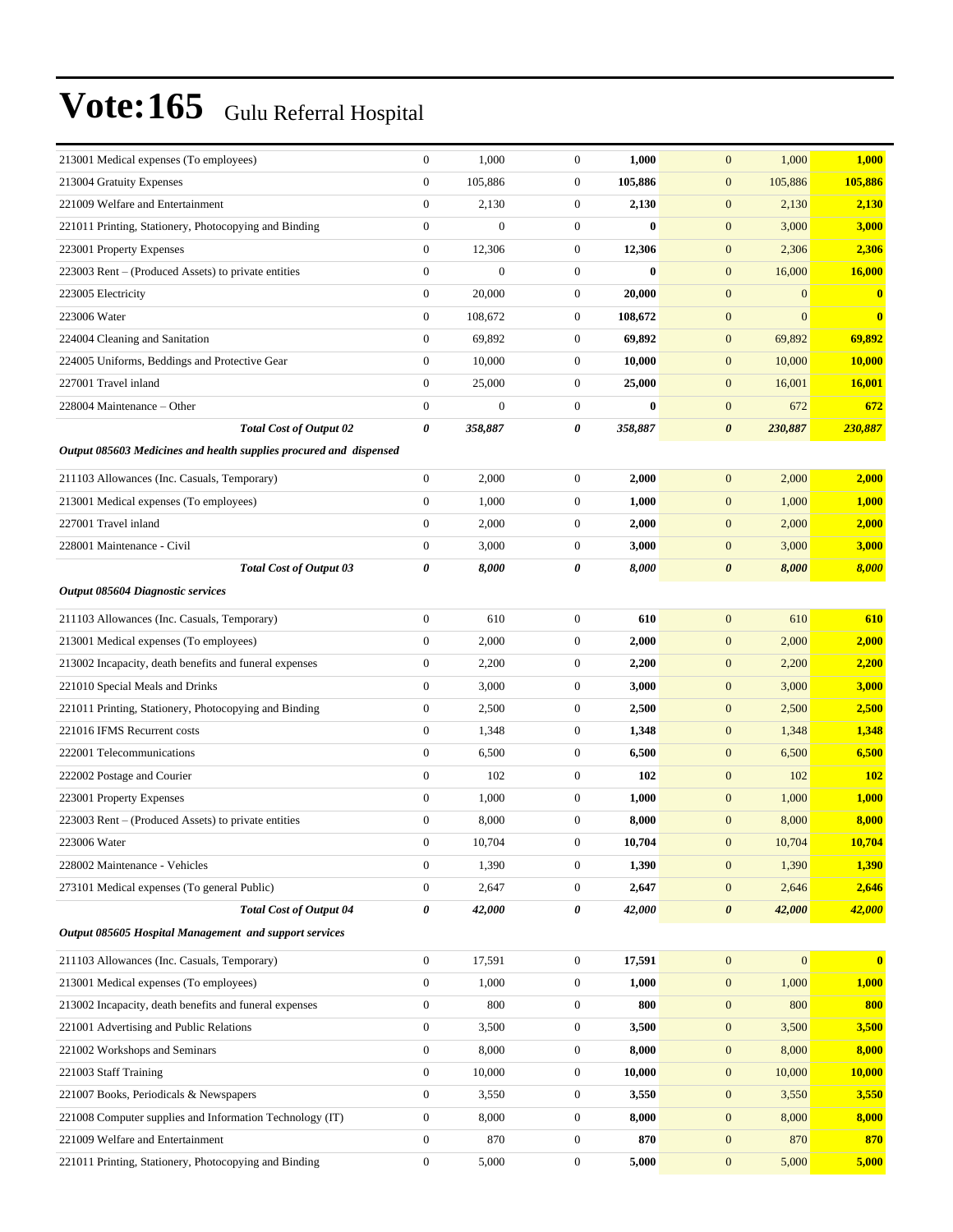|                                                       | 3,161                                                                                                                                                 | $\mathbf{0}$                                                                                                                                                                                                                                                                                                                                                                                                                                                                                                                                                                                                                                                                                                                          | 3,161                                                                            | $\mathbf{0}$          | 3,161                                                                                                                                                                                                                                                                                                                                                                                                                                                                                                    | 3,161                                                                |
|-------------------------------------------------------|-------------------------------------------------------------------------------------------------------------------------------------------------------|---------------------------------------------------------------------------------------------------------------------------------------------------------------------------------------------------------------------------------------------------------------------------------------------------------------------------------------------------------------------------------------------------------------------------------------------------------------------------------------------------------------------------------------------------------------------------------------------------------------------------------------------------------------------------------------------------------------------------------------|----------------------------------------------------------------------------------|-----------------------|----------------------------------------------------------------------------------------------------------------------------------------------------------------------------------------------------------------------------------------------------------------------------------------------------------------------------------------------------------------------------------------------------------------------------------------------------------------------------------------------------------|----------------------------------------------------------------------|
|                                                       | 2,865                                                                                                                                                 | $\mathbf{0}$                                                                                                                                                                                                                                                                                                                                                                                                                                                                                                                                                                                                                                                                                                                          |                                                                                  | $\mathbf{0}$          | 2,865                                                                                                                                                                                                                                                                                                                                                                                                                                                                                                    | 2,865                                                                |
|                                                       | 2,840                                                                                                                                                 | $\mathbf{0}$                                                                                                                                                                                                                                                                                                                                                                                                                                                                                                                                                                                                                                                                                                                          |                                                                                  | $\boldsymbol{0}$      | 2,840                                                                                                                                                                                                                                                                                                                                                                                                                                                                                                    | 2,840                                                                |
|                                                       | 2,000                                                                                                                                                 | $\mathbf{0}$                                                                                                                                                                                                                                                                                                                                                                                                                                                                                                                                                                                                                                                                                                                          |                                                                                  | $\boldsymbol{0}$      | 2,000                                                                                                                                                                                                                                                                                                                                                                                                                                                                                                    | 2,000                                                                |
|                                                       | $\mathbf{0}$                                                                                                                                          | $\boldsymbol{0}$                                                                                                                                                                                                                                                                                                                                                                                                                                                                                                                                                                                                                                                                                                                      |                                                                                  | $\mathbf{0}$          | 11,528                                                                                                                                                                                                                                                                                                                                                                                                                                                                                                   | 11,528                                                               |
|                                                       | 3,500                                                                                                                                                 | $\mathbf{0}$                                                                                                                                                                                                                                                                                                                                                                                                                                                                                                                                                                                                                                                                                                                          |                                                                                  | $\mathbf{0}$          | 3,500                                                                                                                                                                                                                                                                                                                                                                                                                                                                                                    | 3,500                                                                |
|                                                       | 4,000                                                                                                                                                 | $\mathbf{0}$                                                                                                                                                                                                                                                                                                                                                                                                                                                                                                                                                                                                                                                                                                                          |                                                                                  | $\mathbf{0}$          | 4,000                                                                                                                                                                                                                                                                                                                                                                                                                                                                                                    | 4,000                                                                |
|                                                       | 50,000                                                                                                                                                | $\mathbf{0}$                                                                                                                                                                                                                                                                                                                                                                                                                                                                                                                                                                                                                                                                                                                          |                                                                                  | $\boldsymbol{0}$      | 50,000                                                                                                                                                                                                                                                                                                                                                                                                                                                                                                   | 50,000                                                               |
|                                                       | 12,028                                                                                                                                                | $\boldsymbol{0}$                                                                                                                                                                                                                                                                                                                                                                                                                                                                                                                                                                                                                                                                                                                      |                                                                                  | $\boldsymbol{0}$      | 17,591                                                                                                                                                                                                                                                                                                                                                                                                                                                                                                   | 17,591                                                               |
|                                                       | 8,700                                                                                                                                                 | $\boldsymbol{0}$                                                                                                                                                                                                                                                                                                                                                                                                                                                                                                                                                                                                                                                                                                                      |                                                                                  | $\mathbf{0}$          | 8,700                                                                                                                                                                                                                                                                                                                                                                                                                                                                                                    | 8,700                                                                |
|                                                       | 27,000                                                                                                                                                | $\mathbf{0}$                                                                                                                                                                                                                                                                                                                                                                                                                                                                                                                                                                                                                                                                                                                          |                                                                                  | $\mathbf{0}$          | 27,000                                                                                                                                                                                                                                                                                                                                                                                                                                                                                                   | 27,000                                                               |
|                                                       | 41,835                                                                                                                                                | $\boldsymbol{0}$                                                                                                                                                                                                                                                                                                                                                                                                                                                                                                                                                                                                                                                                                                                      |                                                                                  | $\mathbf{0}$          | 41,835                                                                                                                                                                                                                                                                                                                                                                                                                                                                                                   | 41,835                                                               |
|                                                       | 10,000                                                                                                                                                | $\mathbf{0}$                                                                                                                                                                                                                                                                                                                                                                                                                                                                                                                                                                                                                                                                                                                          |                                                                                  | $\boldsymbol{0}$      | 10,000                                                                                                                                                                                                                                                                                                                                                                                                                                                                                                   | 10,000                                                               |
|                                                       | 20,375                                                                                                                                                | $\mathbf{0}$                                                                                                                                                                                                                                                                                                                                                                                                                                                                                                                                                                                                                                                                                                                          |                                                                                  | $\boldsymbol{0}$      | 20,375                                                                                                                                                                                                                                                                                                                                                                                                                                                                                                   | 20,375                                                               |
| 228003 Maintenance - Machinery, Equipment & Furniture | 3,392                                                                                                                                                 | $\mathbf{0}$                                                                                                                                                                                                                                                                                                                                                                                                                                                                                                                                                                                                                                                                                                                          |                                                                                  | $\mathbf{0}$          | 3,392                                                                                                                                                                                                                                                                                                                                                                                                                                                                                                    | 3,392                                                                |
|                                                       | 3,500                                                                                                                                                 | $\mathbf{0}$                                                                                                                                                                                                                                                                                                                                                                                                                                                                                                                                                                                                                                                                                                                          |                                                                                  | $\mathbf{0}$          | 4,000                                                                                                                                                                                                                                                                                                                                                                                                                                                                                                    | 4,000                                                                |
|                                                       | 6,000                                                                                                                                                 | $\mathbf{0}$                                                                                                                                                                                                                                                                                                                                                                                                                                                                                                                                                                                                                                                                                                                          |                                                                                  | $\mathbf{0}$          | 6,000                                                                                                                                                                                                                                                                                                                                                                                                                                                                                                    | 6,000                                                                |
| <b>Total Cost of Output 05</b>                        | 259,507                                                                                                                                               | 0                                                                                                                                                                                                                                                                                                                                                                                                                                                                                                                                                                                                                                                                                                                                     | 259,507                                                                          | $\boldsymbol{\theta}$ | 259,507                                                                                                                                                                                                                                                                                                                                                                                                                                                                                                  | 259,507                                                              |
| Output 085606 Prevention and rehabilitation services  |                                                                                                                                                       |                                                                                                                                                                                                                                                                                                                                                                                                                                                                                                                                                                                                                                                                                                                                       |                                                                                  |                       |                                                                                                                                                                                                                                                                                                                                                                                                                                                                                                          |                                                                      |
|                                                       | 4,088                                                                                                                                                 | $\mathbf{0}$                                                                                                                                                                                                                                                                                                                                                                                                                                                                                                                                                                                                                                                                                                                          |                                                                                  | $\mathbf{0}$          | 4,088                                                                                                                                                                                                                                                                                                                                                                                                                                                                                                    | 4,088                                                                |
|                                                       | 592                                                                                                                                                   | $\mathbf{0}$                                                                                                                                                                                                                                                                                                                                                                                                                                                                                                                                                                                                                                                                                                                          |                                                                                  | $\boldsymbol{0}$      | 592                                                                                                                                                                                                                                                                                                                                                                                                                                                                                                      | 592                                                                  |
|                                                       | 6,500                                                                                                                                                 | $\mathbf{0}$                                                                                                                                                                                                                                                                                                                                                                                                                                                                                                                                                                                                                                                                                                                          |                                                                                  | $\boldsymbol{0}$      | 6,500                                                                                                                                                                                                                                                                                                                                                                                                                                                                                                    | 6,500                                                                |
| 221011 Printing, Stationery, Photocopying and Binding | 2,500                                                                                                                                                 | $\mathbf{0}$                                                                                                                                                                                                                                                                                                                                                                                                                                                                                                                                                                                                                                                                                                                          |                                                                                  | $\mathbf{0}$          | 2,500                                                                                                                                                                                                                                                                                                                                                                                                                                                                                                    | 2,500                                                                |
|                                                       | 10,000                                                                                                                                                | $\mathbf{0}$                                                                                                                                                                                                                                                                                                                                                                                                                                                                                                                                                                                                                                                                                                                          |                                                                                  | $\mathbf{0}$          | 10,000                                                                                                                                                                                                                                                                                                                                                                                                                                                                                                   | 10,000                                                               |
|                                                       | 4,159                                                                                                                                                 | $\boldsymbol{0}$                                                                                                                                                                                                                                                                                                                                                                                                                                                                                                                                                                                                                                                                                                                      |                                                                                  | $\mathbf{0}$          | 4,159                                                                                                                                                                                                                                                                                                                                                                                                                                                                                                    | 4,159                                                                |
|                                                       | 4,874                                                                                                                                                 | $\mathbf{0}$                                                                                                                                                                                                                                                                                                                                                                                                                                                                                                                                                                                                                                                                                                                          |                                                                                  | $\mathbf{0}$          | 4,874                                                                                                                                                                                                                                                                                                                                                                                                                                                                                                    | 4,874                                                                |
| 228003 Maintenance – Machinery, Equipment & Furniture | 2,288                                                                                                                                                 | $\mathbf{0}$                                                                                                                                                                                                                                                                                                                                                                                                                                                                                                                                                                                                                                                                                                                          |                                                                                  | $\boldsymbol{0}$      | 2,287                                                                                                                                                                                                                                                                                                                                                                                                                                                                                                    | 2,287                                                                |
| <b>Total Cost of Output 06</b>                        | 35,000                                                                                                                                                | 0                                                                                                                                                                                                                                                                                                                                                                                                                                                                                                                                                                                                                                                                                                                                     |                                                                                  | $\boldsymbol{\theta}$ | 35,000                                                                                                                                                                                                                                                                                                                                                                                                                                                                                                   | 35,000                                                               |
| Output 085619 Human Resource Management Services      |                                                                                                                                                       |                                                                                                                                                                                                                                                                                                                                                                                                                                                                                                                                                                                                                                                                                                                                       |                                                                                  |                       |                                                                                                                                                                                                                                                                                                                                                                                                                                                                                                          |                                                                      |
|                                                       | 10,000                                                                                                                                                | $\mathbf{0}$                                                                                                                                                                                                                                                                                                                                                                                                                                                                                                                                                                                                                                                                                                                          |                                                                                  | $\mathbf{0}$          | 7,563                                                                                                                                                                                                                                                                                                                                                                                                                                                                                                    | 7,563                                                                |
|                                                       | 445,624                                                                                                                                               | $\boldsymbol{0}$                                                                                                                                                                                                                                                                                                                                                                                                                                                                                                                                                                                                                                                                                                                      |                                                                                  |                       | 134,880                                                                                                                                                                                                                                                                                                                                                                                                                                                                                                  | 134,880                                                              |
|                                                       | 469,416                                                                                                                                               | $\boldsymbol{0}$                                                                                                                                                                                                                                                                                                                                                                                                                                                                                                                                                                                                                                                                                                                      |                                                                                  | $\mathbf{0}$          | 469,416                                                                                                                                                                                                                                                                                                                                                                                                                                                                                                  | 469,416                                                              |
| <b>Total Cost of Output 19</b>                        | 925,040                                                                                                                                               | 0                                                                                                                                                                                                                                                                                                                                                                                                                                                                                                                                                                                                                                                                                                                                     |                                                                                  | $\boldsymbol{\theta}$ | 611,859                                                                                                                                                                                                                                                                                                                                                                                                                                                                                                  | 611,859                                                              |
| <b>Total Cost Of Outputs Provided</b>                 | 1,949,371                                                                                                                                             | 610,000                                                                                                                                                                                                                                                                                                                                                                                                                                                                                                                                                                                                                                                                                                                               |                                                                                  | 5,109,283             | 2,654,633                                                                                                                                                                                                                                                                                                                                                                                                                                                                                                | 7,763,916                                                            |
|                                                       | Non Wage                                                                                                                                              | AIA                                                                                                                                                                                                                                                                                                                                                                                                                                                                                                                                                                                                                                                                                                                                   |                                                                                  | Wage                  | Non Wage                                                                                                                                                                                                                                                                                                                                                                                                                                                                                                 | <b>Total</b>                                                         |
|                                                       |                                                                                                                                                       |                                                                                                                                                                                                                                                                                                                                                                                                                                                                                                                                                                                                                                                                                                                                       |                                                                                  |                       |                                                                                                                                                                                                                                                                                                                                                                                                                                                                                                          |                                                                      |
|                                                       |                                                                                                                                                       |                                                                                                                                                                                                                                                                                                                                                                                                                                                                                                                                                                                                                                                                                                                                       |                                                                                  |                       |                                                                                                                                                                                                                                                                                                                                                                                                                                                                                                          | $\bf{0}$                                                             |
|                                                       |                                                                                                                                                       |                                                                                                                                                                                                                                                                                                                                                                                                                                                                                                                                                                                                                                                                                                                                       |                                                                                  |                       |                                                                                                                                                                                                                                                                                                                                                                                                                                                                                                          | 270,950                                                              |
|                                                       |                                                                                                                                                       |                                                                                                                                                                                                                                                                                                                                                                                                                                                                                                                                                                                                                                                                                                                                       |                                                                                  |                       |                                                                                                                                                                                                                                                                                                                                                                                                                                                                                                          | 13,283                                                               |
|                                                       |                                                                                                                                                       |                                                                                                                                                                                                                                                                                                                                                                                                                                                                                                                                                                                                                                                                                                                                       |                                                                                  |                       |                                                                                                                                                                                                                                                                                                                                                                                                                                                                                                          | 284,232                                                              |
|                                                       |                                                                                                                                                       |                                                                                                                                                                                                                                                                                                                                                                                                                                                                                                                                                                                                                                                                                                                                       |                                                                                  |                       |                                                                                                                                                                                                                                                                                                                                                                                                                                                                                                          | 284,232                                                              |
|                                                       |                                                                                                                                                       |                                                                                                                                                                                                                                                                                                                                                                                                                                                                                                                                                                                                                                                                                                                                       |                                                                                  |                       |                                                                                                                                                                                                                                                                                                                                                                                                                                                                                                          | 8,048,149                                                            |
|                                                       | 1,949,371                                                                                                                                             | 610,000                                                                                                                                                                                                                                                                                                                                                                                                                                                                                                                                                                                                                                                                                                                               | 7,581,832                                                                        | 5,109,283             | 2,654,633                                                                                                                                                                                                                                                                                                                                                                                                                                                                                                | 7,763,916                                                            |
|                                                       | 321608 General Public Service Pension arrears (Budgeting)<br><b>Total Cost of Output 99</b><br><b>Total Cost Of Arrears</b><br>5,022,461<br>5,022,461 | $\boldsymbol{0}$<br>$\boldsymbol{0}$<br>$\boldsymbol{0}$<br>$\boldsymbol{0}$<br>$\boldsymbol{0}$<br>$\boldsymbol{0}$<br>$\boldsymbol{0}$<br>$\boldsymbol{0}$<br>$\boldsymbol{0}$<br>$\boldsymbol{0}$<br>$\boldsymbol{0}$<br>$\mathbf{0}$<br>$\mathbf{0}$<br>$\boldsymbol{0}$<br>$\mathbf{0}$<br>$\mathbf{0}$<br>$\mathbf{0}$<br>0<br>$\mathbf{0}$<br>$\boldsymbol{0}$<br>$\mathbf{0}$<br>$\mathbf{0}$<br>$\overline{0}$<br>$\overline{0}$<br>$\boldsymbol{0}$<br>$\boldsymbol{0}$<br>0<br>$\boldsymbol{0}$<br>$\boldsymbol{0}$<br>$\mathbf{0}$<br>0<br>5,022,461<br>Wage<br>$\boldsymbol{0}$<br>1,152<br>$\boldsymbol{0}$<br>$\boldsymbol{0}$<br>$\boldsymbol{0}$<br>$\boldsymbol{0}$<br>0<br>1,152<br>$\bf{0}$<br>1,152<br>1,950,523 | $\mathbf{0}$<br>$\boldsymbol{0}$<br>$\boldsymbol{0}$<br>0<br>$\bf{0}$<br>610,000 |                       | 2,865<br>2,840<br>2,000<br>$\mathbf{0}$<br>3,500<br>4,000<br>50,000<br>12,028<br>8,700<br>27,000<br>41,835<br>10,000<br>20,375<br>3,392<br>3,500<br>6,000<br>4,088<br>592<br>6,500<br>2,500<br>10,000<br>4,159<br>4,874<br>2,288<br>35,000<br>10,000<br>445,624<br>$\mathbf{0}$<br>469,416<br>925,040<br>7,581,832<br><b>Total</b><br>$\boldsymbol{0}$<br>1,152<br>$\bf{0}$<br>$\mathbf{0}$<br>$\bf{0}$<br>$\mathbf{0}$<br>1,152<br>$\boldsymbol{\theta}$<br>1,152<br>$\bf{0}$<br>7,582,984<br>5,109,283 | $\mathbf{0}$<br>270,950<br>13,283<br>284,232<br>284,232<br>2,938,866 |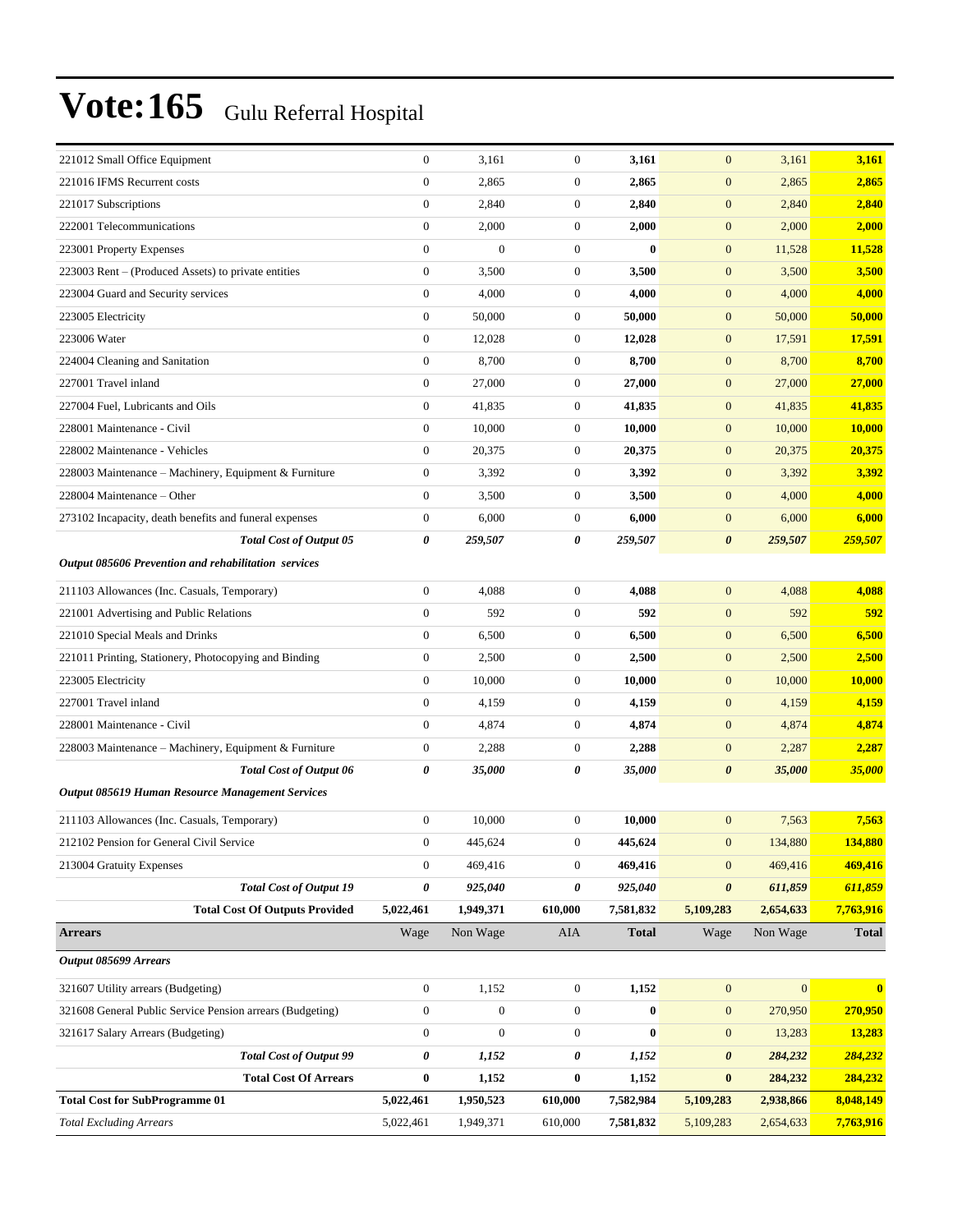#### **SubProgramme 02 Gulu Referral Hospital Internal Audit**

| Non Wage<br>11,000<br>11,000<br>11,000<br>11,000<br>11,000<br>2018/19 Approved Budget<br>Non Wage<br>$\boldsymbol{0}$<br>10,000<br>4,500<br>7,500<br>2,000<br>15,000<br>10,000 | AIA<br>$\boldsymbol{0}$<br>0<br>0<br>0<br>$\boldsymbol{0}$<br>AIA<br>$\mathbf{0}$<br>$\boldsymbol{0}$<br>$\boldsymbol{0}$<br>$\boldsymbol{0}$<br>$\boldsymbol{0}$<br>$\boldsymbol{0}$ | <b>Total</b><br>11,000<br>11,000<br>11,000<br>11,000<br>11,000<br><b>Total</b><br>$\bf{0}$<br>10,000<br>4,500<br>7,500<br>2,000<br>15,000 | Wage<br>$\boldsymbol{0}$<br>$\pmb{\theta}$<br>$\bf{0}$<br>$\bf{0}$<br>$\boldsymbol{0}$<br>Wage<br>$\boldsymbol{0}$<br>$\boldsymbol{0}$<br>$\mathbf{0}$<br>$\boldsymbol{0}$<br>$\boldsymbol{0}$<br>$\boldsymbol{0}$ | Non Wage<br>11,000<br>11,000<br>11,000<br>11,000<br>11,000<br>2019/20 Approved Estimates<br>Non Wage<br>7,800<br>10,301<br>6,000<br>4,800<br>2,000<br>15,000 | <b>Total</b><br>11,000<br>11,000<br>11,000<br><b>11,000</b><br>11,000<br><b>Total</b><br>7,800<br>10,301<br>6,000<br>4,800<br>2,000<br>15,000 |
|--------------------------------------------------------------------------------------------------------------------------------------------------------------------------------|---------------------------------------------------------------------------------------------------------------------------------------------------------------------------------------|-------------------------------------------------------------------------------------------------------------------------------------------|--------------------------------------------------------------------------------------------------------------------------------------------------------------------------------------------------------------------|--------------------------------------------------------------------------------------------------------------------------------------------------------------|-----------------------------------------------------------------------------------------------------------------------------------------------|
|                                                                                                                                                                                |                                                                                                                                                                                       |                                                                                                                                           |                                                                                                                                                                                                                    |                                                                                                                                                              |                                                                                                                                               |
|                                                                                                                                                                                |                                                                                                                                                                                       |                                                                                                                                           |                                                                                                                                                                                                                    |                                                                                                                                                              |                                                                                                                                               |
|                                                                                                                                                                                |                                                                                                                                                                                       |                                                                                                                                           |                                                                                                                                                                                                                    |                                                                                                                                                              |                                                                                                                                               |
|                                                                                                                                                                                |                                                                                                                                                                                       |                                                                                                                                           |                                                                                                                                                                                                                    |                                                                                                                                                              |                                                                                                                                               |
|                                                                                                                                                                                |                                                                                                                                                                                       |                                                                                                                                           |                                                                                                                                                                                                                    |                                                                                                                                                              |                                                                                                                                               |
|                                                                                                                                                                                |                                                                                                                                                                                       |                                                                                                                                           |                                                                                                                                                                                                                    |                                                                                                                                                              |                                                                                                                                               |
|                                                                                                                                                                                |                                                                                                                                                                                       |                                                                                                                                           |                                                                                                                                                                                                                    |                                                                                                                                                              |                                                                                                                                               |
|                                                                                                                                                                                |                                                                                                                                                                                       |                                                                                                                                           |                                                                                                                                                                                                                    |                                                                                                                                                              |                                                                                                                                               |
|                                                                                                                                                                                |                                                                                                                                                                                       |                                                                                                                                           |                                                                                                                                                                                                                    |                                                                                                                                                              |                                                                                                                                               |
|                                                                                                                                                                                |                                                                                                                                                                                       |                                                                                                                                           |                                                                                                                                                                                                                    |                                                                                                                                                              |                                                                                                                                               |
|                                                                                                                                                                                |                                                                                                                                                                                       |                                                                                                                                           |                                                                                                                                                                                                                    |                                                                                                                                                              |                                                                                                                                               |
|                                                                                                                                                                                |                                                                                                                                                                                       |                                                                                                                                           |                                                                                                                                                                                                                    |                                                                                                                                                              |                                                                                                                                               |
|                                                                                                                                                                                |                                                                                                                                                                                       |                                                                                                                                           |                                                                                                                                                                                                                    |                                                                                                                                                              |                                                                                                                                               |
|                                                                                                                                                                                |                                                                                                                                                                                       |                                                                                                                                           |                                                                                                                                                                                                                    |                                                                                                                                                              |                                                                                                                                               |
|                                                                                                                                                                                |                                                                                                                                                                                       |                                                                                                                                           |                                                                                                                                                                                                                    |                                                                                                                                                              |                                                                                                                                               |
|                                                                                                                                                                                |                                                                                                                                                                                       |                                                                                                                                           |                                                                                                                                                                                                                    |                                                                                                                                                              |                                                                                                                                               |
|                                                                                                                                                                                |                                                                                                                                                                                       |                                                                                                                                           |                                                                                                                                                                                                                    |                                                                                                                                                              |                                                                                                                                               |
|                                                                                                                                                                                | $\boldsymbol{0}$                                                                                                                                                                      | 10,000                                                                                                                                    | $\mathbf{0}$                                                                                                                                                                                                       | 2,600                                                                                                                                                        | 2,600                                                                                                                                         |
| 7,500                                                                                                                                                                          | $\boldsymbol{0}$                                                                                                                                                                      | 7,500                                                                                                                                     | $\boldsymbol{0}$                                                                                                                                                                                                   | 2,400                                                                                                                                                        | 2,400                                                                                                                                         |
| 10,703                                                                                                                                                                         | $\boldsymbol{0}$                                                                                                                                                                      | 10,703                                                                                                                                    | $\boldsymbol{0}$                                                                                                                                                                                                   | 22,870                                                                                                                                                       | 22,870                                                                                                                                        |
| 8,500                                                                                                                                                                          | $\boldsymbol{0}$                                                                                                                                                                      | 8,500                                                                                                                                     | $\boldsymbol{0}$                                                                                                                                                                                                   | 12,000                                                                                                                                                       | 12,000                                                                                                                                        |
| 21,300                                                                                                                                                                         | $\boldsymbol{0}$                                                                                                                                                                      | 21,300                                                                                                                                    | $\boldsymbol{0}$                                                                                                                                                                                                   | 2,400                                                                                                                                                        | 2,400                                                                                                                                         |
| 15,000                                                                                                                                                                         | $\boldsymbol{0}$                                                                                                                                                                      | 15,000                                                                                                                                    | $\boldsymbol{0}$                                                                                                                                                                                                   | 8,000                                                                                                                                                        | 8,000                                                                                                                                         |
| 55,776                                                                                                                                                                         | $\boldsymbol{0}$                                                                                                                                                                      | 55,776                                                                                                                                    | $\boldsymbol{0}$                                                                                                                                                                                                   | 71,609                                                                                                                                                       | 71,609                                                                                                                                        |
| 167,779                                                                                                                                                                        | 0                                                                                                                                                                                     | 167,779                                                                                                                                   | $\pmb{\theta}$                                                                                                                                                                                                     | 167,779                                                                                                                                                      | 167,779                                                                                                                                       |
| 167,779                                                                                                                                                                        | 0                                                                                                                                                                                     | 167,779                                                                                                                                   | $\bf{0}$                                                                                                                                                                                                           | 167,779                                                                                                                                                      | 167,779                                                                                                                                       |
| 167,779                                                                                                                                                                        | 0                                                                                                                                                                                     | 167,779                                                                                                                                   | $\bf{0}$                                                                                                                                                                                                           | 167,779                                                                                                                                                      | 167,779                                                                                                                                       |
| 167,779                                                                                                                                                                        | $\mathbf{0}$                                                                                                                                                                          | 167,779                                                                                                                                   | $\mathbf{0}$                                                                                                                                                                                                       | 167,779                                                                                                                                                      | 167,779                                                                                                                                       |
|                                                                                                                                                                                |                                                                                                                                                                                       |                                                                                                                                           |                                                                                                                                                                                                                    |                                                                                                                                                              |                                                                                                                                               |
|                                                                                                                                                                                |                                                                                                                                                                                       |                                                                                                                                           |                                                                                                                                                                                                                    |                                                                                                                                                              |                                                                                                                                               |
|                                                                                                                                                                                |                                                                                                                                                                                       |                                                                                                                                           |                                                                                                                                                                                                                    |                                                                                                                                                              |                                                                                                                                               |
|                                                                                                                                                                                | <b>AIA</b>                                                                                                                                                                            | <b>Total</b>                                                                                                                              |                                                                                                                                                                                                                    |                                                                                                                                                              | <b>Total</b>                                                                                                                                  |
|                                                                                                                                                                                | GoU Dev't External Fin                                                                                                                                                                | 2018/19 Approved Budget                                                                                                                   |                                                                                                                                                                                                                    |                                                                                                                                                              | 2019/20 Approved Estimates<br>GoU Dev't External Fin                                                                                          |

| 312201 Transport Equipment                         |                                                             | 300,000 |   |   | 300,000 | $\overline{0}$ | $\overline{0}$        | $\bf{0}$              |
|----------------------------------------------------|-------------------------------------------------------------|---------|---|---|---------|----------------|-----------------------|-----------------------|
|                                                    | Total Cost Of Output 085675                                 | 300,000 | 0 | 0 | 300,000 | 0              | $\boldsymbol{\theta}$ | $\boldsymbol{\theta}$ |
|                                                    | Output 085677 Purchase of Specialised Machinery & Equipment |         |   |   |         |                |                       |                       |
| 312202 Machinery and Equipment                     |                                                             | 40,000  |   |   | 40.000  | 90,000         | $\overline{0}$        | 90,000                |
|                                                    | Total Cost Of Output 085677                                 | 40.000  | 0 | 0 | 40.000  | 90,000         | $\boldsymbol{\theta}$ | 90,000                |
| Output 085680 Hospital Construction/rehabilitation |                                                             |         |   |   |         |                |                       |                       |
| 312101 Non-Residential Buildings                   |                                                             | 300,000 |   |   | 300,000 | $\overline{0}$ |                       | 0                     |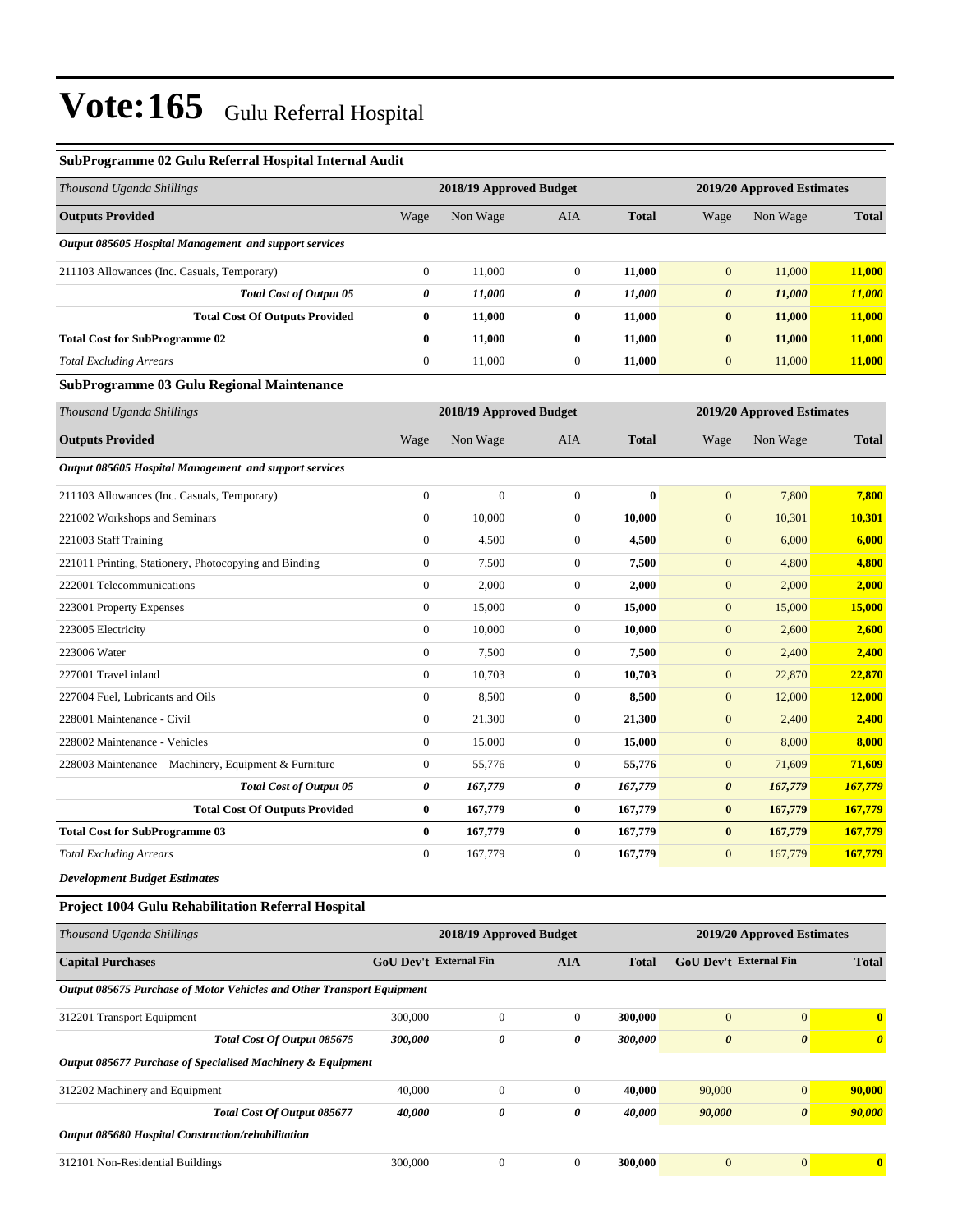| 312104 Other Structures                                               | $\theta$                      | $\Omega$                | $\Omega$              | $\mathbf{0}$          | 250,000                       | $\Omega$                   | 250,000                 |
|-----------------------------------------------------------------------|-------------------------------|-------------------------|-----------------------|-----------------------|-------------------------------|----------------------------|-------------------------|
| Total Cost Of Output 085680                                           | 300,000                       | 0                       | 0                     | 300,000               | 250,000                       | $\boldsymbol{\theta}$      | 250,000                 |
| Output 085681 Staff houses construction and rehabilitation            |                               |                         |                       |                       |                               |                            |                         |
| 312102 Residential Buildings                                          | 600,000                       | $\overline{0}$          | $\theta$              | 600,000               | 1,048,000                     | $\overline{0}$             | 1,048,000               |
| Total Cost Of Output 085681                                           | 600.000                       | 0                       | $\boldsymbol{\theta}$ | 600.000               | 1,048,000                     | $\boldsymbol{\theta}$      | 1,048,000               |
| Output 085683 OPD and other ward construction and rehabilitation      |                               |                         |                       |                       |                               |                            |                         |
| 312101 Non-Residential Buildings                                      | $\theta$                      | $\overline{0}$          | $\theta$              | $\bf{0}$              | 100,000                       | $\Omega$                   | 100,000                 |
| Total Cost Of Output 085683                                           | 0                             | 0                       | $\boldsymbol{\theta}$ | $\boldsymbol{\theta}$ | 100,000                       | $\boldsymbol{\theta}$      | 100,000                 |
| <b>Total Cost for Capital Purchases</b>                               | 1,240,000                     | $\Omega$                | $\theta$              | 1,240,000             | 1,488,000                     | $\Omega$                   | 1,488,000               |
| <b>Total Cost for Project: 1004</b>                                   | 1,240,000                     | $\Omega$                | $\theta$              | 1,240,000             | 1,488,000                     | $\Omega$                   | 1,488,000               |
| <b>Total Excluding Arrears</b>                                        | 1,240,000                     | $\Omega$                | $\theta$              | 1,240,000             | 1,488,000                     | $\Omega$                   | 1,488,000               |
| Project 1468 Institutional Support to Gulu Regional Referral Hospital |                               |                         |                       |                       |                               |                            |                         |
|                                                                       |                               |                         |                       |                       |                               |                            |                         |
| Thousand Uganda Shillings                                             |                               | 2018/19 Approved Budget |                       |                       |                               | 2019/20 Approved Estimates |                         |
| <b>Capital Purchases</b>                                              | <b>GoU Dev't External Fin</b> |                         | <b>AIA</b>            | <b>Total</b>          | <b>GoU Dev't External Fin</b> |                            | <b>Total</b>            |
| Output 085677 Purchase of Specialised Machinery & Equipment           |                               |                         |                       |                       |                               |                            |                         |
| 312202 Machinery and Equipment                                        | 248,000                       | $\overline{0}$          | $\theta$              | 248,000               | $\overline{0}$                | $\overline{0}$             | $\bf{0}$                |
| Total Cost Of Output 085677                                           | 248,000                       | 0                       | $\theta$              | 248,000               | $\boldsymbol{\theta}$         | $\theta$                   | $\boldsymbol{\theta}$   |
| <b>Total Cost for Capital Purchases</b>                               | 248,000                       | $\theta$                | $\Omega$              | 248,000               | $\Omega$                      | $\Omega$                   | $\mathbf{0}$            |
| <b>Total Cost for Project: 1468</b>                                   | 248,000                       | $\Omega$                | $\theta$              | 248,000               | $\Omega$                      | $\Omega$                   | $\mathbf{0}$            |
| <b>Total Excluding Arrears</b>                                        | 248,000                       | $\mathbf{0}$            | $\theta$              | 248,000               | $\overline{0}$                | $\mathbf{0}$               | $\overline{\mathbf{0}}$ |
|                                                                       | GoU                           | <b>External Fin</b>     | <b>AIA</b>            | <b>Total</b>          | GoU                           | <b>External Fin</b>        | <b>Total</b>            |
| <b>Total Cost for Programme 56</b>                                    | 8,639,763                     | $\bf{0}$                | 610,000               | 9,249,763             | 9,714,928                     | $\bf{0}$                   | 9,714,928               |
| <b>Total Excluding Arrears</b>                                        | 8,638,611                     | $\Omega$                | 610,000               | 9,248,611             | 9,430,696                     | $\Omega$                   | 9,430,696               |

**Grand Total for Vote 165 8,639,763 0 610,000 9,249,763 9,714,928 0 9,714,928** *Total Excluding Arrears* 8,638,611 0 610,000 **9,248,611** 9,430,696 0 **9,430,696**